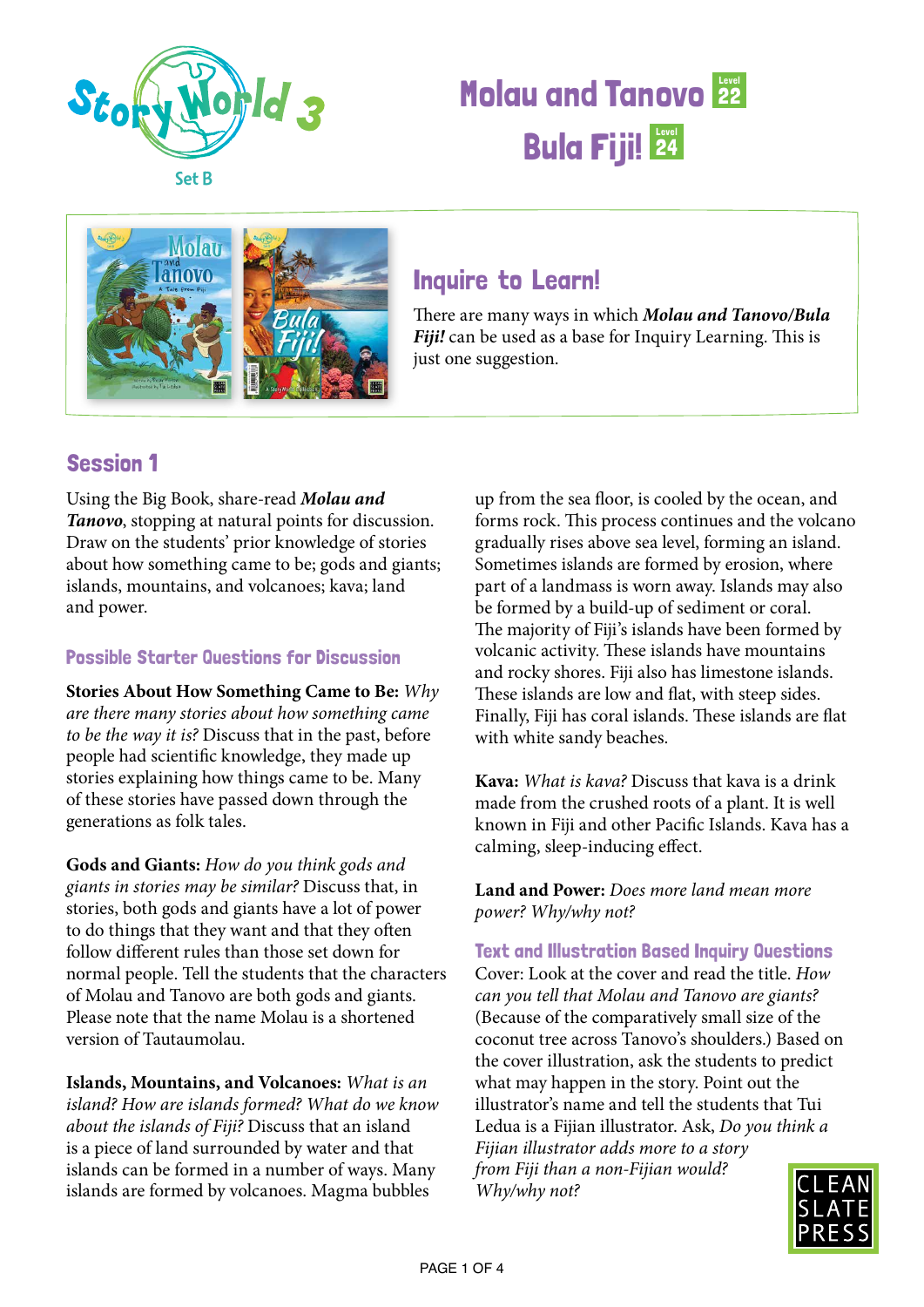# Molau and Tanovo/Bula Fiji!

Teacher's Notes continued

P. 2: Revisit the opening paragraph and note that it is an introduction. Ask, *What kind of folk tale is this going to be?* (A story about how something came to be.) Read on and note that the two giants are friends. Identify to the students that the character on the left is Molau and the character on the right is Tanovo.

PP. 4–5: Revisit the text and ask, *Why might Tanovo not be happy about his friend Molau extending his territory and becoming more powerful?* (Because sometimes friends, perhaps especially friends who are gods, can be competitive rivals.) *Why do you think Tanovo decided to keep his thoughts to himself?*

PP. 6–7: Review the text and ask again for the students to make predictions about what they think will happen.

PP. 8–9: Review the opening sentence and ask, *How has the author reminded the reader that Tanovo is a giant?* (By the use of *giant steps* and the fact that it took only several steps for Tanovo to reach the top of a mountain.) Point out to the students that as Tanovo is a giant, the amount of soil that he is removing from the top of the mountain would be very large. Continue reading and ask, *What is Tanovo actually doing?* (Stealing land from his friend.) *Is this the way that friends should behave? Why/why not?*

PP. 10–11: Review the text and illustration and note the size difference between Tanovo the giant and the people. Brainstorm things the people might be thinking as they watch Tanovo. Ask, *What would it be like to share your home with giants who were gods?*

PP. 12–13: Review the text and illustration and ask, *What is a hole at the top of a mountain called?*  (a crater) *How are such holes normally formed?*  (through a volcanic eruption)

PP. 14–15: Review the text and ask, *Why would Molau need his sharpened spear if the thief was Tanovo but not if it was someone else?* (Because Molau only needs a giant-sized weapon if he is

dealing with another giant.) Direct the students to the illustration and ask, *How does the text and illustration work together to convey meaning?*  (We both read and see that Molau is angry and is shouting, that his steps are causing the ground to tremble, that coconuts are falling from trees, and that wild waves are crashing against the shore.)

PP. 16–17: Review the text and point out the phrase *the spear whistled past him.* Tell the students that the word *whistled* is used here as a verb that means to have moved very rapidly, as if with a whistling sound. Brainstorm other verbs for having moved quickly e.g. sprinted, tore, whirled, zipped, sped, hissed, raced, barrelled, whizzed, sailed, flew, hurtled, whirred, whooshed, darted, breezed, zoomed, shot, rushed, scooted, launched, flashed.

PP. 18–19: Revisit the text and illustration and ask the students to review their earlier predictions.

PP. 20–21: Review the first sentence and ask, *Are you surprised that a god couldn't save himself from drowning? Are you surprised that Molau didn't try to save his friend Tanovo? Why/why not?* Introduce the word *irony* and define it as a situation in which something that was intended to have a particular result has the opposite or a very different result. Point out to the students that it is ironic that Tanovo, who stole soil from Molau in order to create more land for himelf, has actually ended up creating more land for Molau.

PP. 22–23: Review the text and illustration and ask, *How do you think Molau is feeling?* 

P. 24: Revisit the text and ask, *Do you think this is a true explanation of why there is a crater at the top of Mt Nabukelevu and small islands beyond Kadavu? Why/why not? What other explanation for both the crater and the islands could there be?* (volcanic activity)

Further Discussion and Inquiry Extension

Share-read other folk tales about mountains, volcanoes, or the creation of land, such as *Maui Fishes Up the North* 

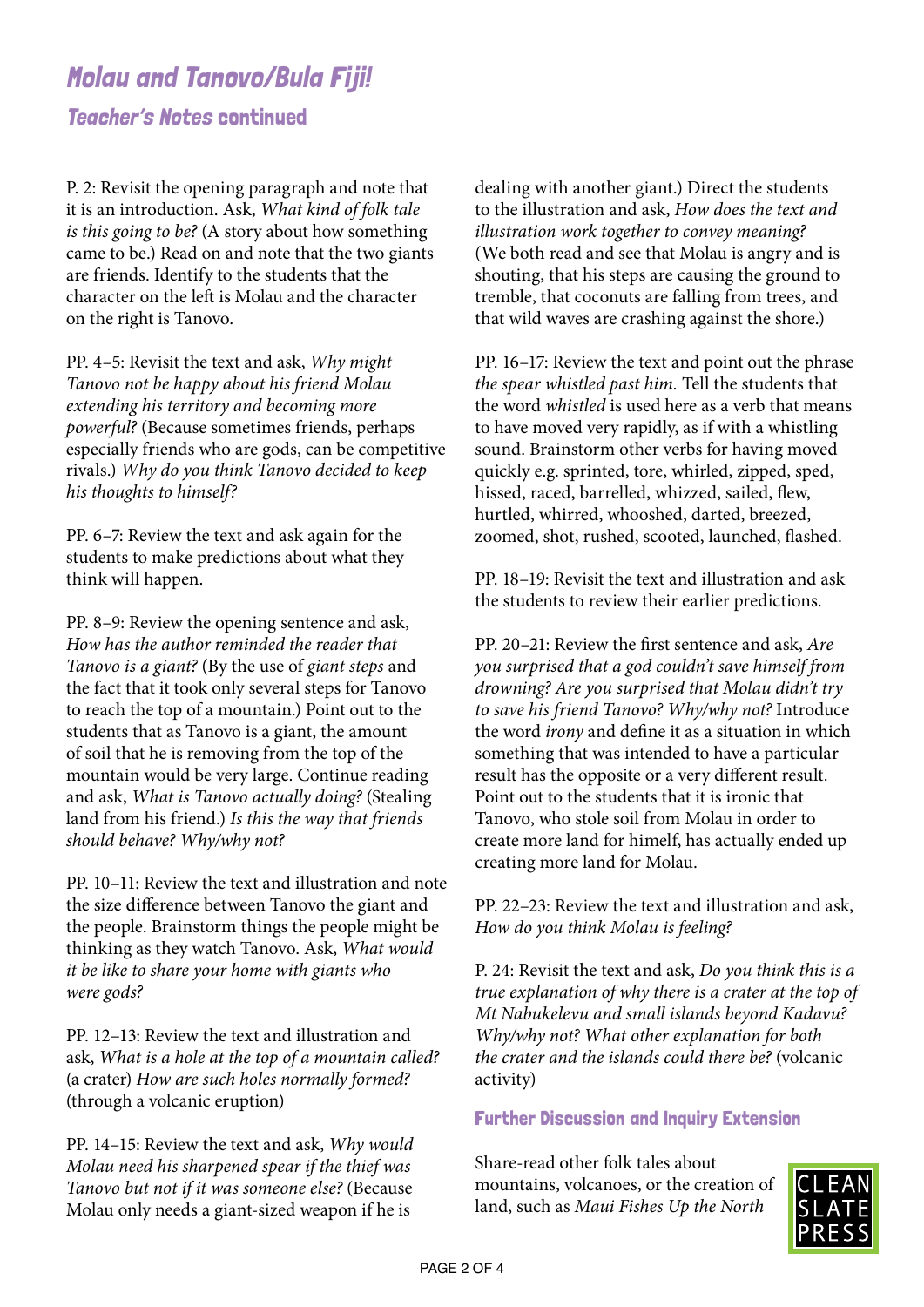# Molau and Tanovo/Bula Fiji!

Teacher's Notes continued

*Island* (NZ), *The Journey of Taranaki* (NZ), *The Legend of Mayon Volcano* (Philippines)*, The Legend of Kunibiki* (Japan).

Invite the students to write their own folk tales about giants who are gods or a mountain/volcano. Encourage them to include an explanation of how something came to be.

Share-read other folk tales from Fiji, such as *A Legend of Degei, the Snake God; Dukuwaqa, the Shark God; The Turtles of Namuana.*

Session 2

Using the Big Book, share-read *Bula Fiji!*, stopping at natural points for discussion. Draw on the students' prior knowledge of Fiji and Fijian culture, capital cities, national parks, coconuts and coconut palms, food and beverages for special occasions, sugar, exports and imports, and island environments.

#### Possible Starter Questions for Discussion and Inquiry

**Fijian Greeting:** *Does anyone know how to greet someone in Fijian? It is bula.*

**Cover and Contents Page:** Look at the cover and the image on the contents page of *Bula Fiji!* and ask, *What can you tell me about Fiji just from looking at these photos? What kind of country is it?* 

**Location of Fiji/Geography:** Look at the map on P. 1 of *Bula Fiji!* and note the location of Fiji in relation to Australia and New Zealand. Tell the students that it takes just over three hours to fly from Auckland to Nadi and around four hours from Sydney to Nadi. Reread P. 1 and note that although Fiji has more than 330 islands, the majority of the population live on the two main islands. Ask, *How do you think people move from island to island?* Tell the students that Fiji has two international airports, one at Nadi and one at Nausori – both on Viti Levu. People fly on smaller planes from Viti Levu to Vanua Levu or take a ferry. Travel to other islands is by small plane,

Weave simple baskets from paper, flax, or other suitable plant matter.

Challenge the students to build a 3-D sea and island landscape using modelling or air-drying clay or cardboard and paper mache.

As a whole class science activity, make a baking soda volcano. There are many examples and sets of instructions on the Internet.

------------------------------

ferry, or other boat. If any of the students come from Fiji or have visited it, invite them to share their experiences.

**Capital Cities:** Ask, *What is the capital of Fiji?*  then turn to P. 1 of *Bula Fiji!* and note the location of Suva on the map. Ask, *What is a capital?*  Explain that a capital is the town or city where the government of a country is located. Turn to P. 2 and read the caption on Suva and other Fijian cities. Review the word *multicultural* and ask the students what it means. If necessary, provide a definition – *multicultural*: something that incorporates ideas, beliefs, or people from many different countries and cultural backgrounds.

**National Parks:** Ask, *What is a national park?*  Reread the caption on P. 3 of *Bula Fiji!* about Bouma National Heritage Park and discuss that a national park is an area of land that is protected by the government and set aside for conservation and/ or public use.

**Coconuts and Coconut Palms:** Reread the caption on P. 3 of *Bula Fiji!* about coconuts and ask, *How are coconut palms important to life in Fiji?*  (They provide building materials, food for both people and animals, and income.) Point out the coconut drink the woman in the photo is holding.